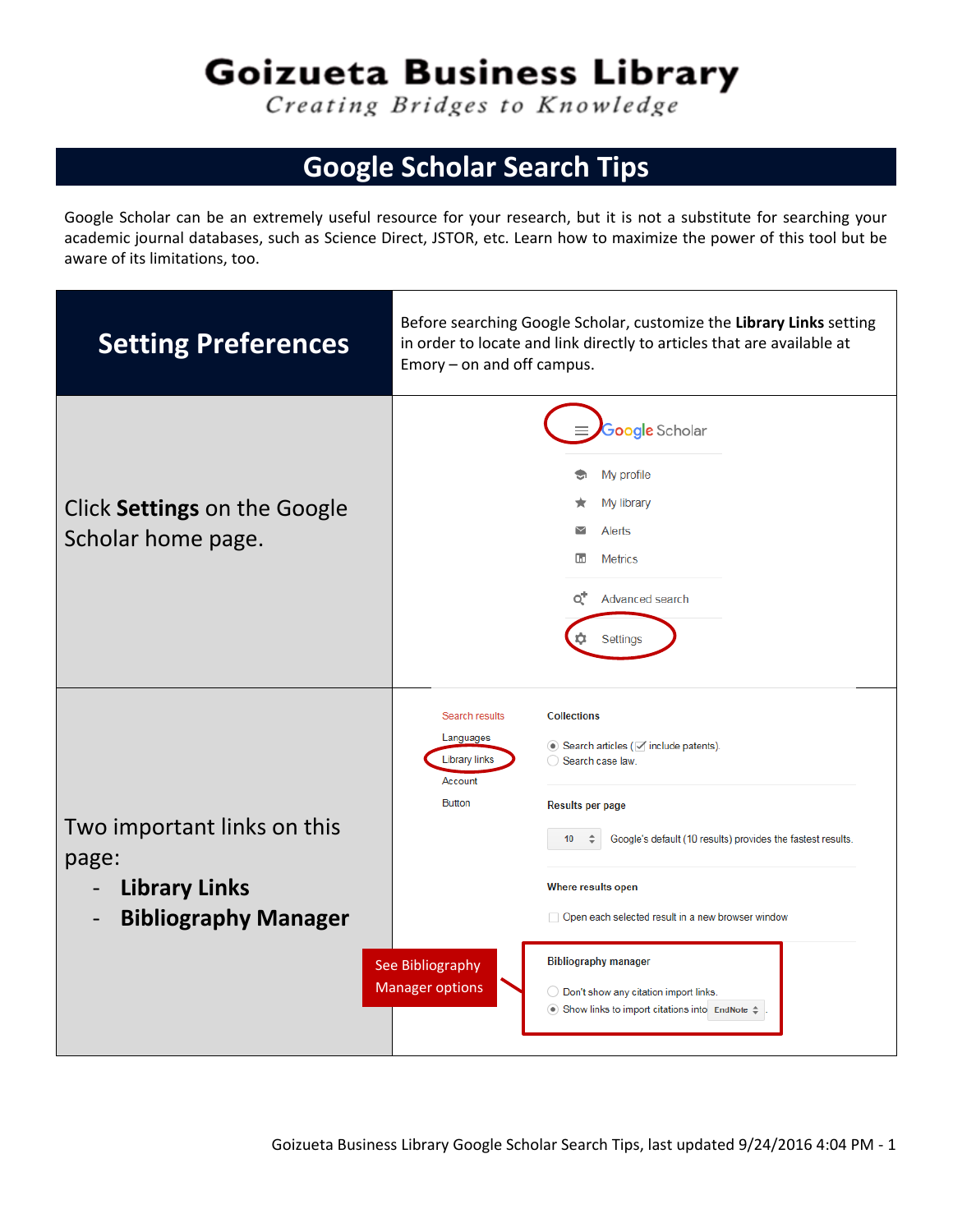| In Library Links, if the Find it $\omega$<br><b>Emory</b> check box does not<br>appear, search Emory and<br>check and save this option.          | Search results<br>Show library access links for (choose up to five libraries):<br>Languages<br><b>Library links</b><br>e.g., Harvard<br>Account<br><b>Button</b><br>√ Find it @ Emory - Find it @ Emory                                                                                                                                                                                                                                                                                                                                                                                                                                                                                                      |
|--------------------------------------------------------------------------------------------------------------------------------------------------|--------------------------------------------------------------------------------------------------------------------------------------------------------------------------------------------------------------------------------------------------------------------------------------------------------------------------------------------------------------------------------------------------------------------------------------------------------------------------------------------------------------------------------------------------------------------------------------------------------------------------------------------------------------------------------------------------------------|
| Now you will automatically be<br>alerted to the right of returned<br>articles when that title is<br>available via Emory Libraries'<br>databases. | Competing in the age of omnichannel retailing<br>E Bryniolfsson, YJ Hu - MIT Sloan Management , 2013 - search.proquest.com<br>Find it @ Emon<br>Mobile technology is well on its way to changing consumer behavior and expectations.  As John<br>Donahoe, CEO of eBay, has observed: Mobile is bringing the Internet to you seven days a week,<br>Cited by 90 Related articles All 3 versions Web of Science: 12 Cite<br>Save<br>Web of Science-links you to Cited By page within WoS;<br>more authoritative option than GS's "Cited by" link<br>Cite-Copy/paste formatted citation (APA, Chicago, etc. or<br>import into a bibliography manager (EndNote, etc.)<br>Save - must be logged into Gmail account |
|                                                                                                                                                  |                                                                                                                                                                                                                                                                                                                                                                                                                                                                                                                                                                                                                                                                                                              |
| <b>Advanced Searching &amp;</b><br><b>Alerts</b>                                                                                                 | Gather more precise results and set up custom alerts delivered<br>directly to your email. Create alerts based on keywords, authors,<br>specific journal articles/table of contents, citing articles, etc.                                                                                                                                                                                                                                                                                                                                                                                                                                                                                                    |
| <b>Click Advanced Search on</b><br>Google Scholar's home page.                                                                                   | Google Scholar<br>My profile<br>My library<br><b>Alerts</b><br>$\scriptstyle\sim$<br><b>Metrics</b><br>▥<br>Advanced search<br>o.<br>Settings<br>o                                                                                                                                                                                                                                                                                                                                                                                                                                                                                                                                                           |

Goizueta Business Library Google Scholar Search Tips, last updated 9/24/2016 4:04 PM - 2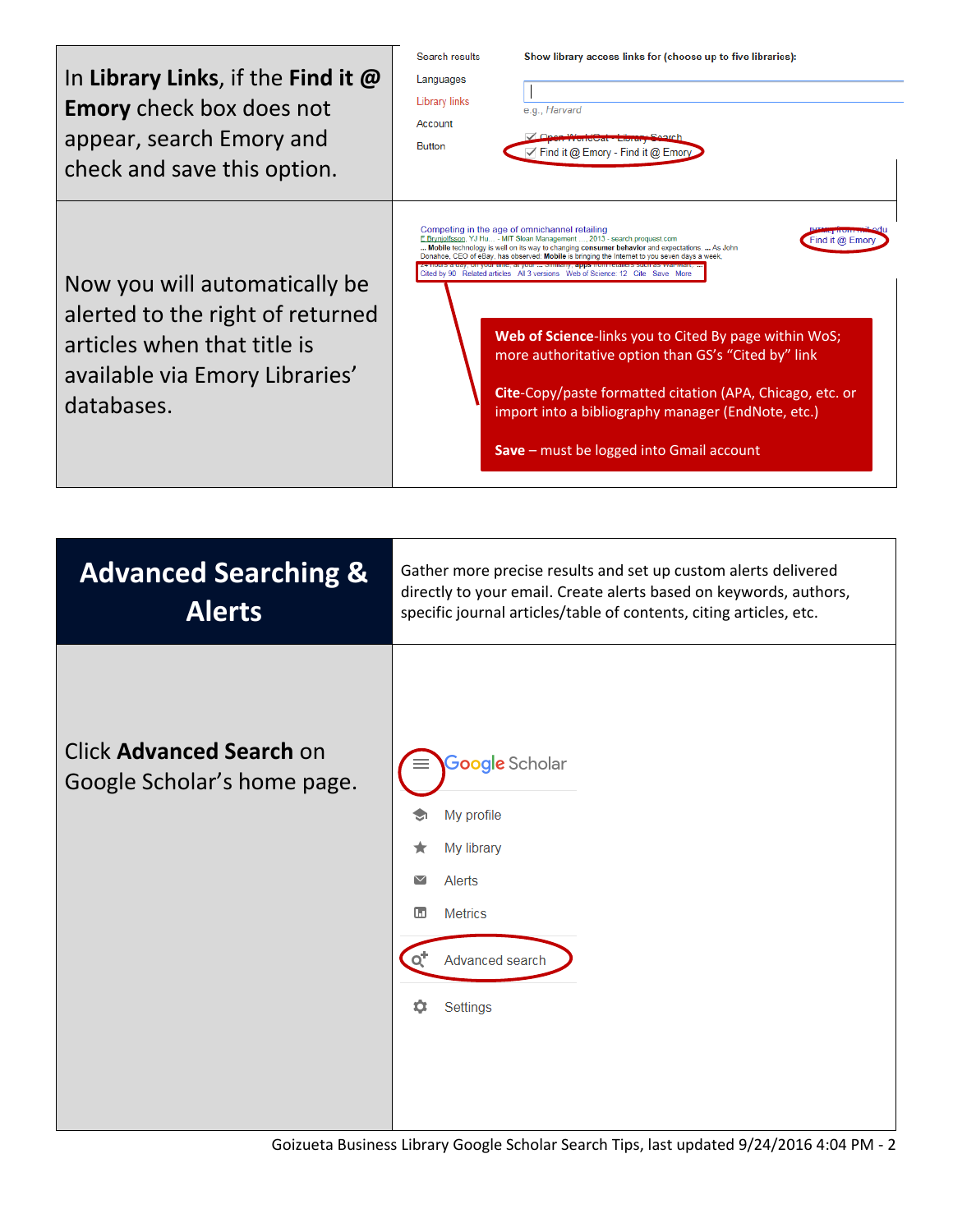|                                                                                                                      |                                                                                                                                                                                                                                                       | Advanced search                                                                                                                     |
|----------------------------------------------------------------------------------------------------------------------|-------------------------------------------------------------------------------------------------------------------------------------------------------------------------------------------------------------------------------------------------------|-------------------------------------------------------------------------------------------------------------------------------------|
| Use the Advanced Search<br>template to filter your<br>searches by keywords, author,<br>publication, title, and date. | <b>Find articles</b><br>with all of the words<br>with the exact phrase<br>with at least one of the words<br>without the words<br>where my words occur<br>Return articles authored by<br>Return articles published in<br>Return articles dated between | anywhere in the article<br>in the title of the article<br>e.g., "PJ Hayes" or McCarthy<br>e.g., J Biol Chem or Nature<br>e.g., 1996 |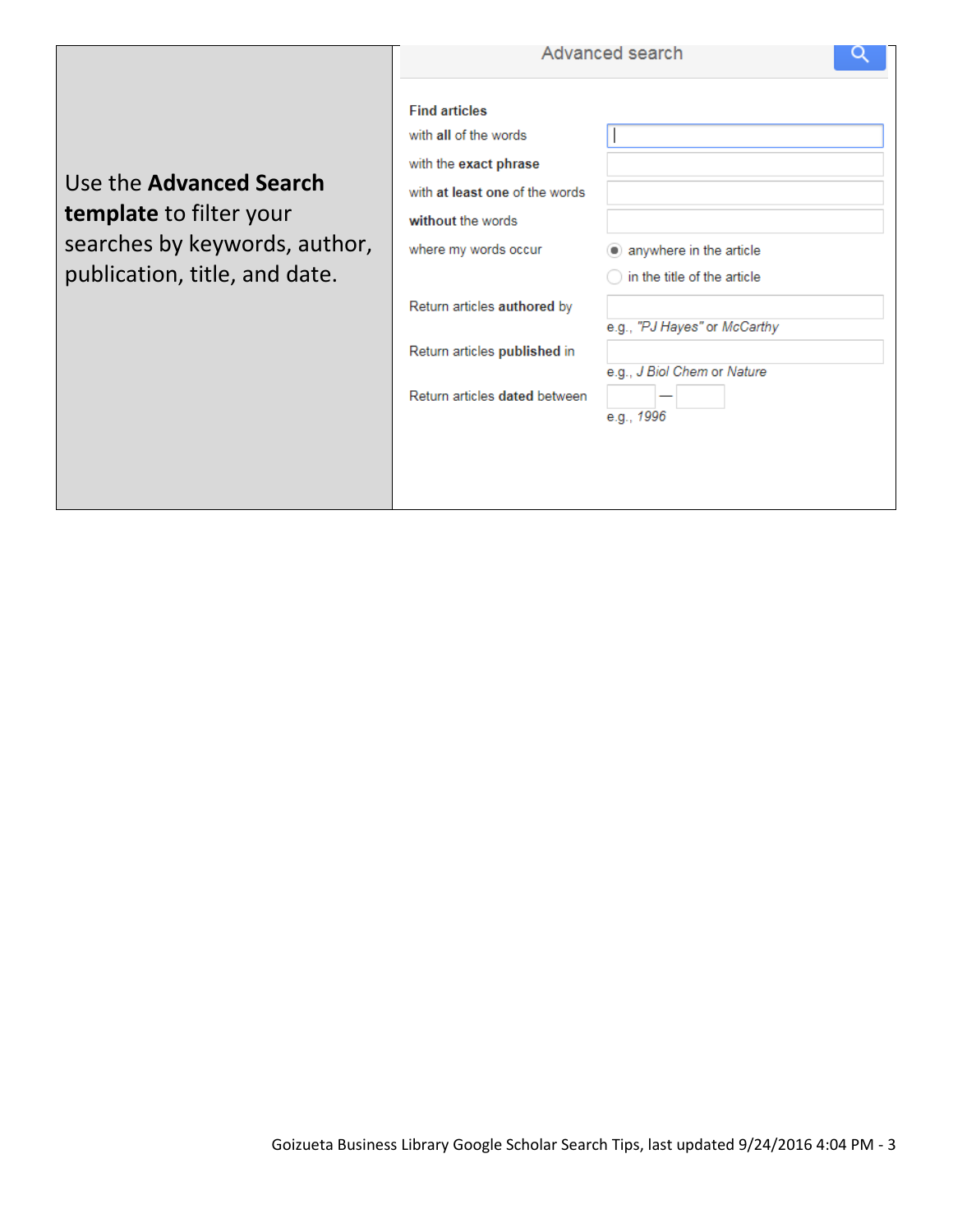## **Creating Alerts for Keyword Searches:**

- Click **Create Alert** in the left hand menu of the search results page **OR**
- Click **Alerts** on Google Scholar's home page, then enter your search keywords and email address.

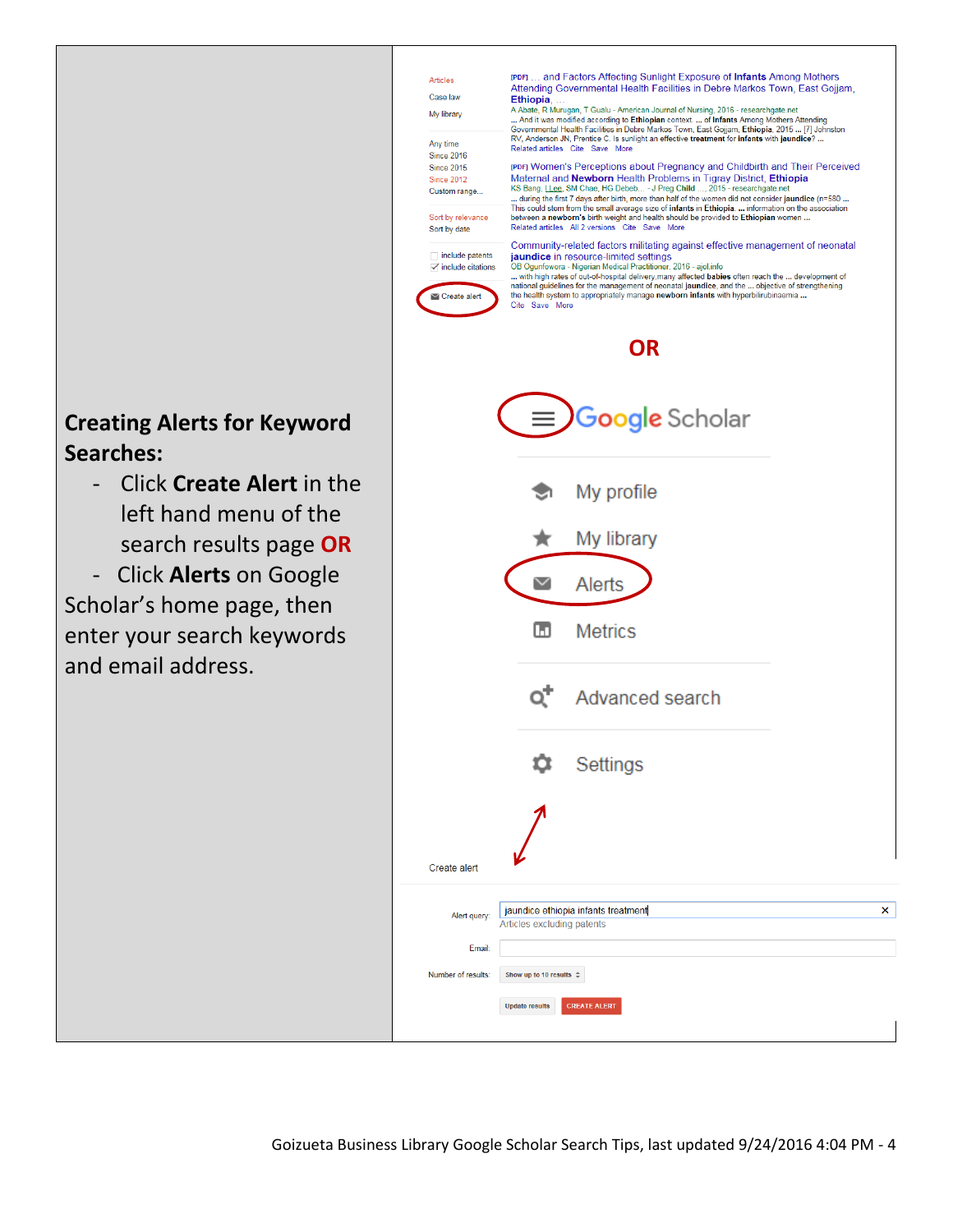| Other examples of <b>Alerts</b>                                                                                               | Articles written by a specific author:<br>Type: author:"j rosensweig" OR author:"jeff<br>$\circ$<br>rosensweig" OR "ja rosensweig"<br>Articles/TOC from a particular journal:<br>Type: "journal of marketing"<br>$\circ$<br>Articles citing a specific article:<br>Recommend using the Advanced Searching template<br>$\circ$<br>Select: in the title of the article<br>$\circ$<br>With all of the words: type the complete article title.<br>$\circ$<br>Return articles published in: type the complete<br>$\circ$<br>journal name, e.g. "journal of cost accounting"<br>Run the search.<br>$\circ$<br>Click the Cited by link for your article.<br>$\circ$<br>Click the Citation Alert icon/link on the left of the<br>$\circ$<br>returned cited by articles results page.<br>To be notified when one of your articles/publications is<br>cited:<br>Click My Citations at the top of the Google Scholar<br>$\circ$<br>page.<br>Log into Google and fill out the template.<br>O<br>The default My Citations is private; Google<br>$\circ$<br>recommends clicking the "make my profile public<br>box.<br>Click Follow, check the "follow new articles" box and<br>$\circ$<br>click Create Alert. |  |
|-------------------------------------------------------------------------------------------------------------------------------|--------------------------------------------------------------------------------------------------------------------------------------------------------------------------------------------------------------------------------------------------------------------------------------------------------------------------------------------------------------------------------------------------------------------------------------------------------------------------------------------------------------------------------------------------------------------------------------------------------------------------------------------------------------------------------------------------------------------------------------------------------------------------------------------------------------------------------------------------------------------------------------------------------------------------------------------------------------------------------------------------------------------------------------------------------------------------------------------------------------------------------------------------------------------------------------------------|--|
| Learn More About Creating<br><b>Google Scholar Citations:</b><br>http://scholar.google.com/intl/<br>en/scholar/citations.html | Google Scholar Citations provide a simple way for authors to keep<br>track of citations to their articles. You can check who is citing your<br>publications, graph citations over time, and compute several citation<br>metrics. You can also make your profile public, so that it may appear<br>in Google Scholar results when people search for your name, e.g.,<br>richard feynman.<br>It's quick to set up and simple to maintain. You can add groups of<br>related articles, not just one article at a time, and your citation<br>metrics are computed and updated automatically as Google Scholar<br>finds new citations to your work on the web. You can choose to have<br>your list of articles updated automatically or review the updates<br>yourself.<br>Be aware of disadvantages using Google Scholar for your citation<br>analysis. Google Scholar is not a pure repository of peer-reviewed<br>journal articles and cites; it contains a lot of content that would not be<br>considered authoritative for tenure promotion analysis.                                                                                                                                              |  |